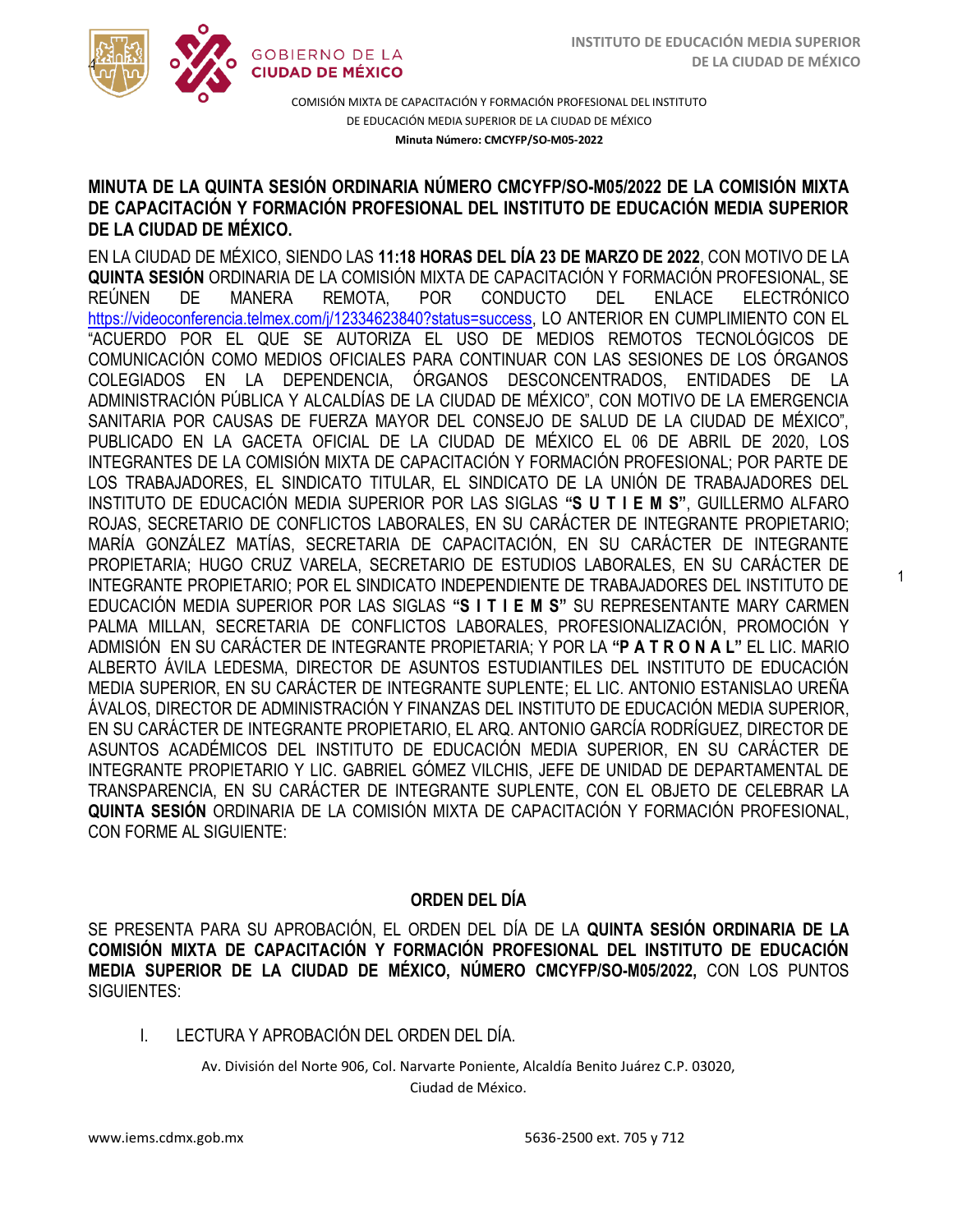



COMISIÓN MIXTA DE CAPACITACIÓN Y FORMACIÓN PROFESIONAL DEL INSTITUTO DE EDUCACIÓN MEDIA SUPERIOR DE LA CIUDAD DE MÉXICO **Minuta Número: CMCYFP/SO-M05-2022**

- II. SE PRESENTA PARA SU APROBACIÓN EL DICTAMEN **DIC-IEMS-CMCYFP-005-2022**.
- ORDINARIA DE LA COMISIÓN MIXTA DE CAPACITACIÓN Y FORMACIÓN PROFESIONAL. III. SE SOMETE A CONSIDERACIÓN LA FECHA PARA LA CELEBRACIÓN DE LA **SEXTA SESIÓN.**
- IV. ASUNTOS GENERALES

#### **M I N U T A**

**PRIMERO.** DE ACUERDO CON LA LISTA DE ASISTENCIA DE LOS INTEGRANTES DE LA COMISIÓN, EXISTE QUÓRUM LEGAL VÁLIDO PARA LLEVAR A CABO LA **QUINTA SESIÓN** ORDINARIA DE LA COMISIÓN MIXTA DE CAPACITACIÓN Y FORMACIÓN PROFESIONAL.

LAS PERSONAS INTEGRANTES DE LA **COMISIÓN MIXTA DE CAPACITACIÓN Y FORMACIÓN PROFESIONAL DEL INSTITUTO DE EDUCACIÓN MEDIA SUPERIOR DE LA CIUDAD DE MÉXICO** APRUEBAN POR UNANIMIDAD, EL ORDEN DEL DÍA DE LA **QUINTA SESIÓN** ORDINARIA CON LOS PUNTOS SIGUIENTES:

- I. LECTURA Y APROBACIÓN DEL ORDEN DEL DÍA.
- II. SE PRESENTA PARA SU APROBACIÓN EL DICTAMEN **DIC-IEMS-CMCYFP-005-2022**.

III. SE SOMETE A CONSIDERACIÓN LA FECHA PARA LA CELEBRACIÓN DE LA **SEXTA SESIÓN**. ORDINARIA DE LA COMISIÓN MIXTA DE CAPACITACIÓN Y FORMACIÓN PROFESIONAL. IV. ASUNTOS GENERALES

**SEGUNDO**. LOS INTEGRANTES DE LA COMISIÓN MIXTA DE CAPACITACIÓN Y FORMACIÓN PROFESIONAL APRUEBAN EN TODAS Y CADA UNA DE SUS PARTES EL DICTAMEN **DIC-IEMS-CMCYFP-005-2022** PARA TODOS LOS EFECTOS ADMINISTRATIVOS CORRESPONDIENTES.

**TERCERO.** LOS INTEGRANTES DE LA COMISION MIXTA DE CAPACITACION Y FORMACIÓN PROFESIONAL TOMAN CONOCIMIENTO Y APRUEBAN EL SEÑALAMIENTO PARA QUE TENGA VERIFICATIVO LA CELEBRACIÓN DE **LA SEXTA** SESIÓN ORDINARIA DE LA COMISIÓN MIXTA DE CAPACITACIÓN Y FORMACIÓN PROFESIONAL EL **06 DE ABRIL 2022**, A LAS **11:00 HORAS,** SE ENVIARÁ MEDIANTE CORREO ELECTRÓNICO LA INVITACIÓN DE LA MISMA.

**CUARTO.-** EN LA SESIÓN ORDINARIA SEÑALADA EN EL NUMERAL QUE ANTECEDE, LOS INTEGRANTES DE LA COMISIÓN MIXTA DE CAPACITACIÓN Y FORMACIÓN PROFESIONAL, PRESENTARÁN SU PROPUESTA CONCLUIDA DEL PROGRAMA DE CAPACITACIÓN PARA LA PROMOCIÓN DE LOS TRABAJADORES DEL INSTITUTO DE EDUCACIÓN MEDIA SUPERIOR Y DAR INICIO A LOS TRABAJOS PARA LA APROBACIÓN Y OPERACIÓN DEL PROGRAMA.

**QUINTO.** LOS ACUERDOS TOMADOS EN LA PRESENTE SESIÓN, SON VÁLIDOS Y SURTIRÁN SUS EFECTOS LEGALES Y JURÍDICOS EN TÉRMINOS DE LO DISPUESTO POR LOS ARTÍCULOS 21 FRACCIONES II, VII, VIII,

Av. División del Norte 906, Col. Narvarte Poniente, Alcaldía Benito Juárez C.P. 03020,

Ciudad de México.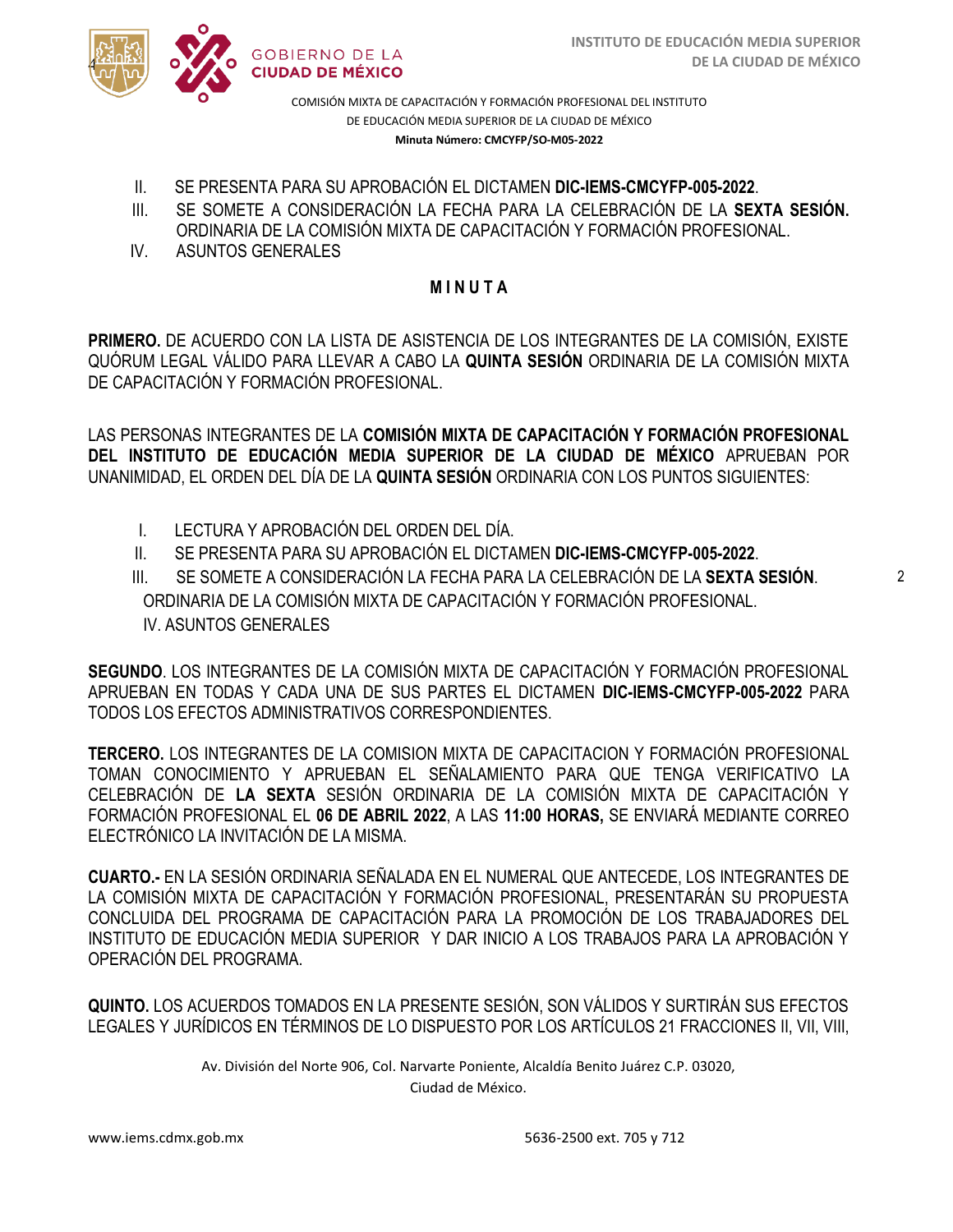

COMISIÓN MIXTA DE CAPACITACIÓN Y FORMACIÓN PROFESIONAL DEL INSTITUTO DE EDUCACIÓN MEDIA SUPERIOR DE LA CIUDAD DE MÉXICO **Minuta Número: CMCYFP/SO-M05-2022**

/2020 INSTITUTO DE EDUCACIÓN MEDIA SUPERIOR DE LA CIUDAD DE MÉXICO; 1, 18, 21, 25, 34 Y 37 DEL  REGLAMENTO DE LA COMISIÓN MIXTA DE CAPACITACIÓN Y FORMACIÓN PROFESIONAL DEL INSTITUTO XII, XIII INCISO A SUBINCISOS E Y F; 32, 38, 39, 40 DEL REGLAMENTO INTERIOR DE TRABAJO DEL DE EDUCACIÓN MEDIA SUPERIOR DE LA CIUDAD DE MÉXICO; ASÍ COMO LAS CLÁUSULAS 51, 78, 79 FRACCIÓN II DEL CONTRATO COLECTIVO DE TRABAJO DEL INSTITUTO DE EDUCACIÓN MEDIA SUPERIOR DE LA CIUDAD DE MÉXICO, ASÍ COMO EL NUMERAL TERCERO. PÁRRAFO SÉPTIMO Y OCTAVO DEL "ACUERDO POR EL QUE SE AUTORIZA EL USO DE MEDIOS REMOTOS TECNOLÓGICOS DE COMUNICACIÓN COMO MEDIOS OFICIALES PARA CONTINUAR CON LAS SESIONES DE LOS ÓRGANOS COLEGIADOS EN LA DEPENDENCIA, ÓRGANOS DESCONCENTRADOS, ENTIDADES DE LA ADMINISTRACIÓN PÚBLICA Y ALCALDÍAS DE LA CIUDAD DE MÉXICO, CON MOTIVO DE LA EMERGENCIA SANITARIA POR CAUSAS DE FUERZA MAYOR DEL CONSEJO DE SALUD DE LA CIUDAD DE MÉXICO", PUBLICADO EN LA GACETA OFICIAL DE LA CIUDAD DE MÉXICO EL 06 DE ABRIL DE 2020.

**SEXTO.** LOS INTEGRANTES DE LA COMISIÓN EXPRESARON SU CONSENTIMIENTO SIN MEDIAR ALGÚN VICIO DE LA VOLUNTAD, RESPECTO DE LA MINUTA EMITIDA, LA QUE SURTIRÁ EFECTOS LEGALES A PARTIR DE SU PUBLICACIÓN EN LA PÁGINA OFICIAL DEL INSTITUTO DE CONFORMIDAD CON EL NUMERAL CUARTO DE LA PRESENTE MINUTA, Y LAS FIRMAS AUTÓGRAFAS DE LOS QUE EN ELLA INTERVINIERON SE ASENTARÁN UNA VEZ TERMINADA LA EMERGENCIA SANITARIA.

#### **ESTE DOCUMENTO SE FIRMA SIENDO LAS 12:33 HORAS DEL 23 DE MARZO DE 2022-------------------------------**

#### **FIRMAN LAS PARTES**

#### **POR PARTE DE LOS TRABAJADORES DEL IEMS**

#### **MARÍA GONZÁLEZ MATÍAS**

**MARY CARMEN PALMA MILLAN**

INTEGRANTE PROPIETARIA SECRETARIA DE CAPACITACIÓN DEL SINDICATO DE LA UNIÓN DE TRABAJADORES DEL INSTITUTO DE EDUCACIÓN MEDIA SUPERIOR (SUTIEMS)

INTEGRANTE PROPIETARIA SECRETARIA DE CONFLICTOS LABORALES, PROFESIONALIZACIÓN, PROMOCIÓN Y ADMISIÓN DEL SINDICATO INDEPENDIENTE DE TRABAJADORES DEL INSTITUTO DE EDUCACIÓN MEDIA SUPERIOR (SITIEMS)

Av. División del Norte 906, Col. Narvarte Poniente, Alcaldía Benito Juárez C.P. 03020, Ciudad de México.